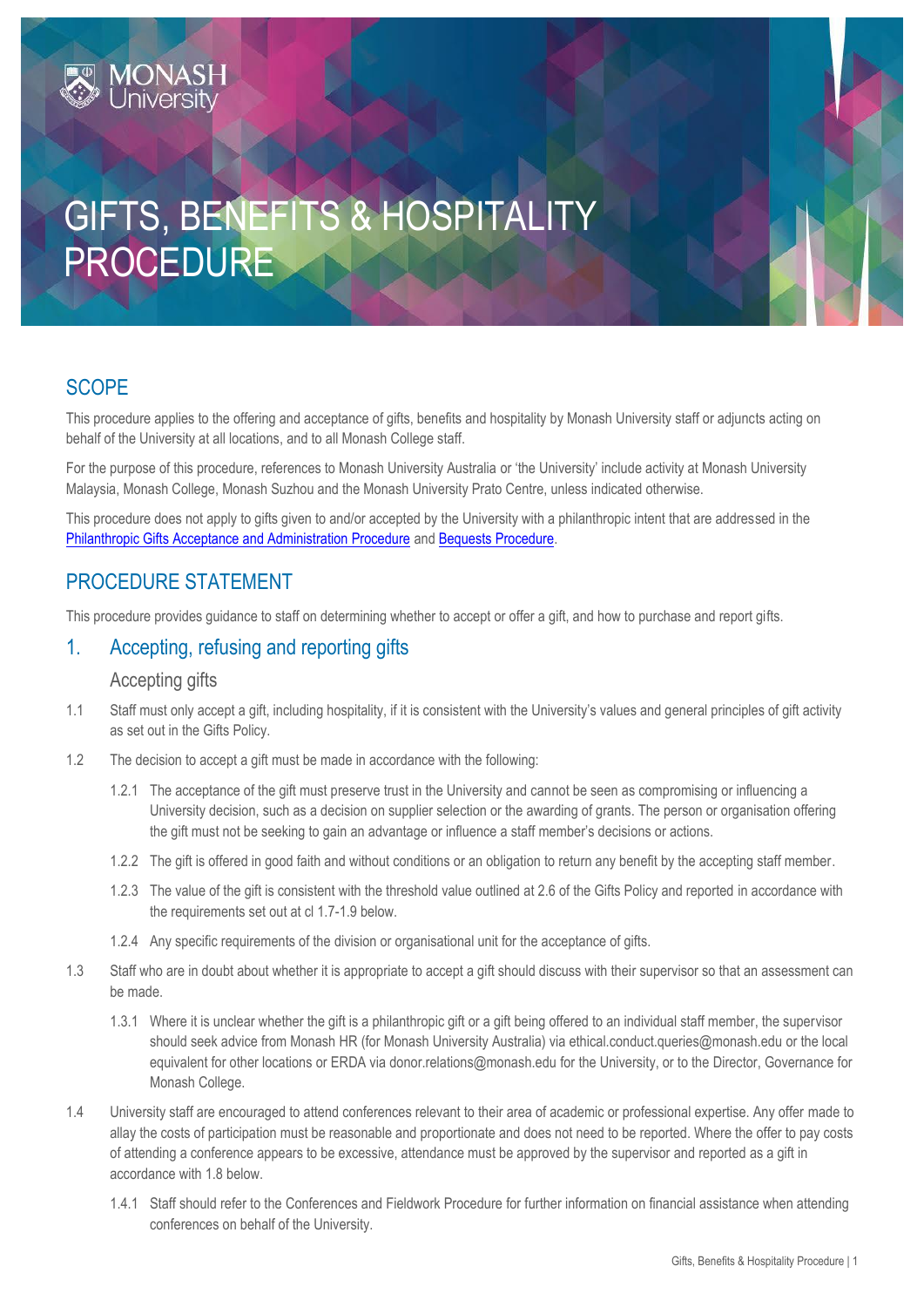1.5 Examples of gifts that can be accepted by staff may include (but are not limited to):

#### Examples:

- a \$100 bottle of wine given by a conference host to thank a staff member for a conference presentation;
- a Monash Commemorative Coin presented to an academic staff member who has enhanced the reputation of the University through their work; or
- modest gift hampers sponsored by a supplier for University staff.
- 1.6 Examples of gifts that cannot be accepted by staff may include (but are not limited to):

#### Examples:

- a gift of cash presented to a staff member by a third party seeking to win a tender advertised by the University;
- a watch that is given by a student or student's parents;
- a philanthropic gift from a tobacco company; or
- an external supplier sponsoring flight tickets for a staff member to attend a new product launch.

#### Reporting an acceptance or refusal of a gift

- 1.7 Staff must report all offers of gifts made to them from an external individual or entity where the gift has been:
	- accepted or declined, and has an estimated value at or above:
		- − Monash University Australia: AUD500
		- − Monash University Malaysia: RM300
		- − Monash Suzhou: RMB 500;
		- − Monash University Prato Centre: EUR300
		- Monash College: AUD200, or an aggregate value of gifts over AUD200 in a calendar year from a single source.
		- declined, because it gives rise to an actual, potential or perceived [conflict of interest;](https://www.monash.edu/__data/assets/pdf_file/0009/792297/Conflict-of-Interest.pdf) or
	- declined, because it could be seen as a bribe or inducement.
- 1.8 University staff must complete [a Notification of Gifts, Benefits and Hospitality form](https://www.monash.edu/eforms-resources/frevvo-forms/hr/notification-gifts-benefits-or-hospitality) within two weeks of accepting a gift, or declining a gift on the basis it could be perceived as a bribe, inducement or potential, actual or perceived conflict.
	- 1.8.1 The [Notification of Gifts, Benefits and Hospitality form](https://www.monash.edu/eforms-resources/frevvo-forms/hr/notification-gifts-benefits-or-hospitality) informs the Gifts Reporting Register maintained by Monash HR.
	- 1.8.2 Monash College staff must complete the [Gift Registry form](https://monashuni.sharepoint.com/:w:/r/sites/MonashCollege/tools-and-resources/policies-procedures-and-guidelines/_layouts/15/Doc.aspx?sourcedoc=%7B4BB02A44-0ABA-4454-BECD-83E10C957C3B%7D&file=Gift%20Registry%20Form.docx&action=default&mobileredirect=true&DefaultItemOpen=1) and return to the Director, Governance within two weeks of accepting or declining a gift.
- 1.9 Hospitality and/or entertainment received by a staff member that is consistent with legitimate University business and is not substantial in nature does not need to be reported.

#### 2. Offering gifts

- 2.1 A gift may be provided to staff or external parties to welcome guests, support business relationships and to celebrate achievements.
- 2.2 Staff members who are offering gifts on behalf of the University are required to exercise reasonable judgement, with decisions on giving gifts made in accordance with both section 3 and the following:
	- 2.2.1 The decision to offer a gift is justified and defensible and complies with the principles for gift activity as set out in the Gifts Policy. The giving of the gift must uphold the reputation and values of the University.
	- 2.2.2 The gift is being offered to further the conduct of official University business, support University priorities, or contribute to staff wellbeing and/or workplace satisfaction.
	- 2.2.3 The cost of the gift is reasonable and consistent with appropriate expenditure as set out in the University's [Corporate Credit](https://www.monash.edu/__data/assets/pdf_file/0007/780730/Corporate-Credit-Card-and-Reimbursements-Procedure.pdf)  [Card and Reimbursement Procedure.](https://www.monash.edu/__data/assets/pdf_file/0007/780730/Corporate-Credit-Card-and-Reimbursements-Procedure.pdf)
	- 2.2.4 Monash College staff should discuss gift purchases with their divisional director to obtain approval prior to purchase, in line with the Monash College Financial Delegations.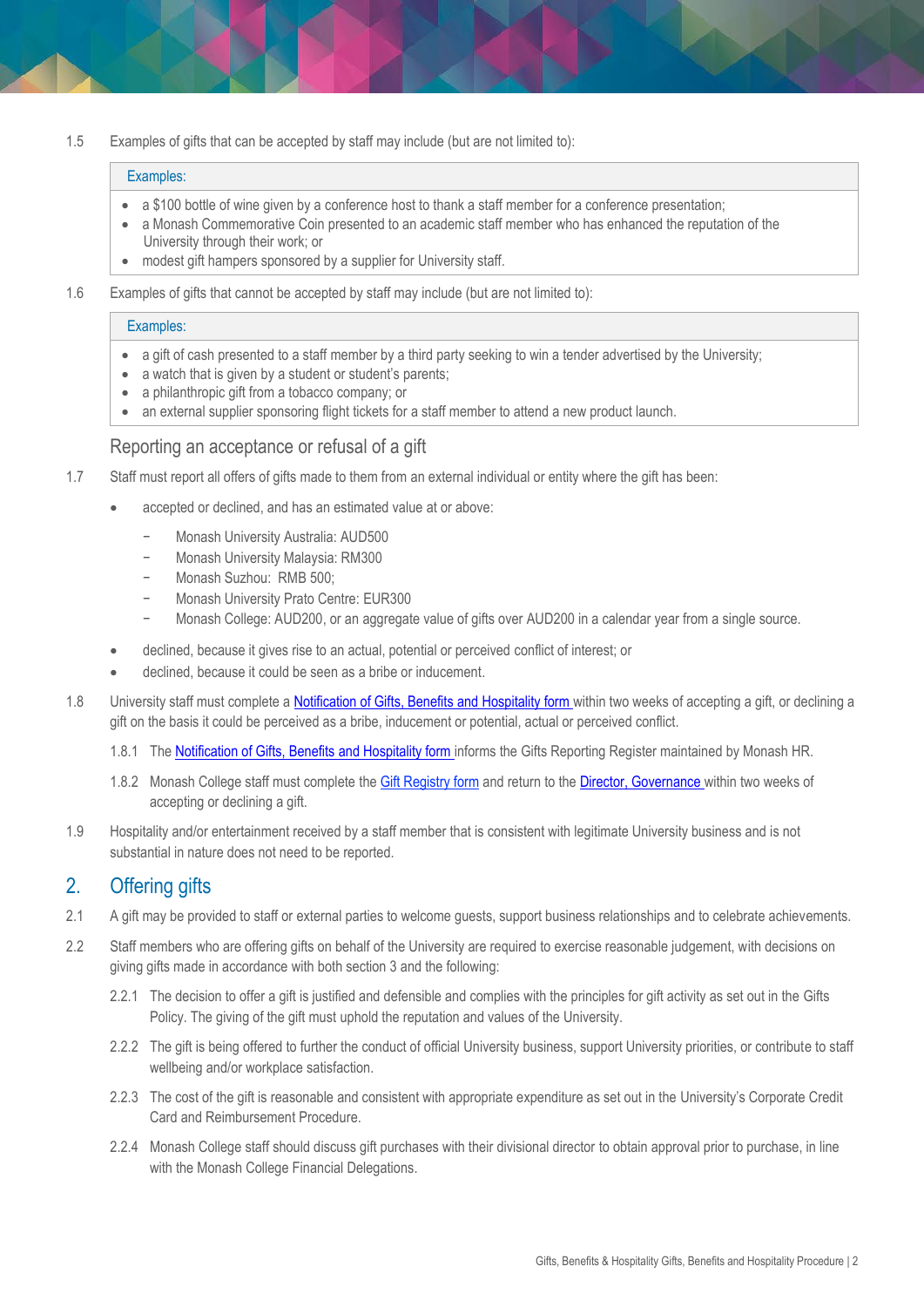2.3 Examples of gifts (including hospitality) that can be offered by staff may include (but are not limited to):

#### Examples:

- a gift provided to a visiting delegate from an international university or to signify appreciation for contributions for a University event, such as University merchandise, flowers or a bottle of wine;
- a gift card or cash payment to a research participant; or
- a gift card in appreciation for student ambassadors or alumni assisting in recruitment events.
- 2.4 An example of a gift that cannot be offered by staff may include (but is not limited to):

#### Examples:

- any form of donation made using University funds, without approval in accordance with the Gifts Policy, such as funds paid to a charity in support of a staff member participating in a fundraising event.
- 2.5 University staff should also refer to th[e Corporate Credit & Reimbursements Procedure](https://publicpolicydms.monash.edu/Monash/documents/1909192) for guidance on appropriate and inappropriate expenditure when purchasing gifts on behalf of the University. Monash College staff should refer to the Corporate Credit Card Procedure.

# 3. How to purchase a gift

- 3.1 Staff must purchase a gift in accordance with the rules set out in the Gifts Policy.
- 3.2 Staff must discuss the purchasing of gifts with their supervisor or nominated expense approver prior to making any expenditure. All purchases must be made using the University's e-procurement system, such as Coupa (or equivalent for Monash College and locations outside Australia), a corporate credit card, or by seeking a reimbursement.

## Fringe Benefits Tax considerations (Monash University Australia and Monash College only)

- 3.3 The purchase of gifts, benefits and hospitality for University staff may give rise to Fringe Benefits Tax (FBT) in which case, the cost will be borne by the relevant department. Examples of gifts, benefits and hospitality for staff that may give rise to FBT include:
	- the provision of food, drink or entertainment;
	- recreational activities including some team building activities; and,
	- use of a University vehicle for private purposes.
- 3.4 For more information on FBT, University staff should refer to the [Tax Intranet webpage or the University's Tax Team via](https://www.intranet.monash/finance/our-services/taxation/fbt) [finance](mailto:.finance-fbthelp@monash.edu)[fbthelp@monash.edu,](mailto:.finance-fbthelp@monash.edu) or the Deputy Chief Financial Officer for Monash College.

## Gift cards

- 3.5 The Gifts Policy prohibits staff from giving gifts in lieu of payment for work or services provided to the University. This prohibition includes using gift cards as an alternative to the casual payroll, and the contractor or visitor processes.
- 3.6 Staff must submit a request via the University's e-procurement platform, Coupa, or equivalent for Monash College and Monash University Malaysia, when purchasing gift cards for AUD300 and above, or where multiple gift cards are being purchased.
	- 3.6.1 Staff may use their Corporate Credit Card to make a one-off purchase of a gift card for an amount less than AUD300. Staff at Monash College must obtain prior approval from their divisional director.
	- 3.6.2 Staff at Monash University Malaysia must submit a request via the University's e-procurement platform for all purchases of gift cards above RM500 or where multiple gift cards are being purchased.

#### Gifts to staff

3.7 Gifts may be considered for the recognition of staff on special occasions such as bereavement, serious illness, service anniversaries, and farewells. In some circumstances, it may be appropriate for those gifts to be purchased with University funds.

#### Monash University

3.8 Where it is appropriate to purchase a gift for a staff member with University funds, the gift value should be less than AUD300 so as not to attract FBT for the University. If the value of a gift purchased with University funds is AUD300 or more, express written approval must be provided by the relevant Dean, Executive Director or Portfolio Head, or Pro Vice-Chancellor, Monash University Malaysia/Monash Suzhou.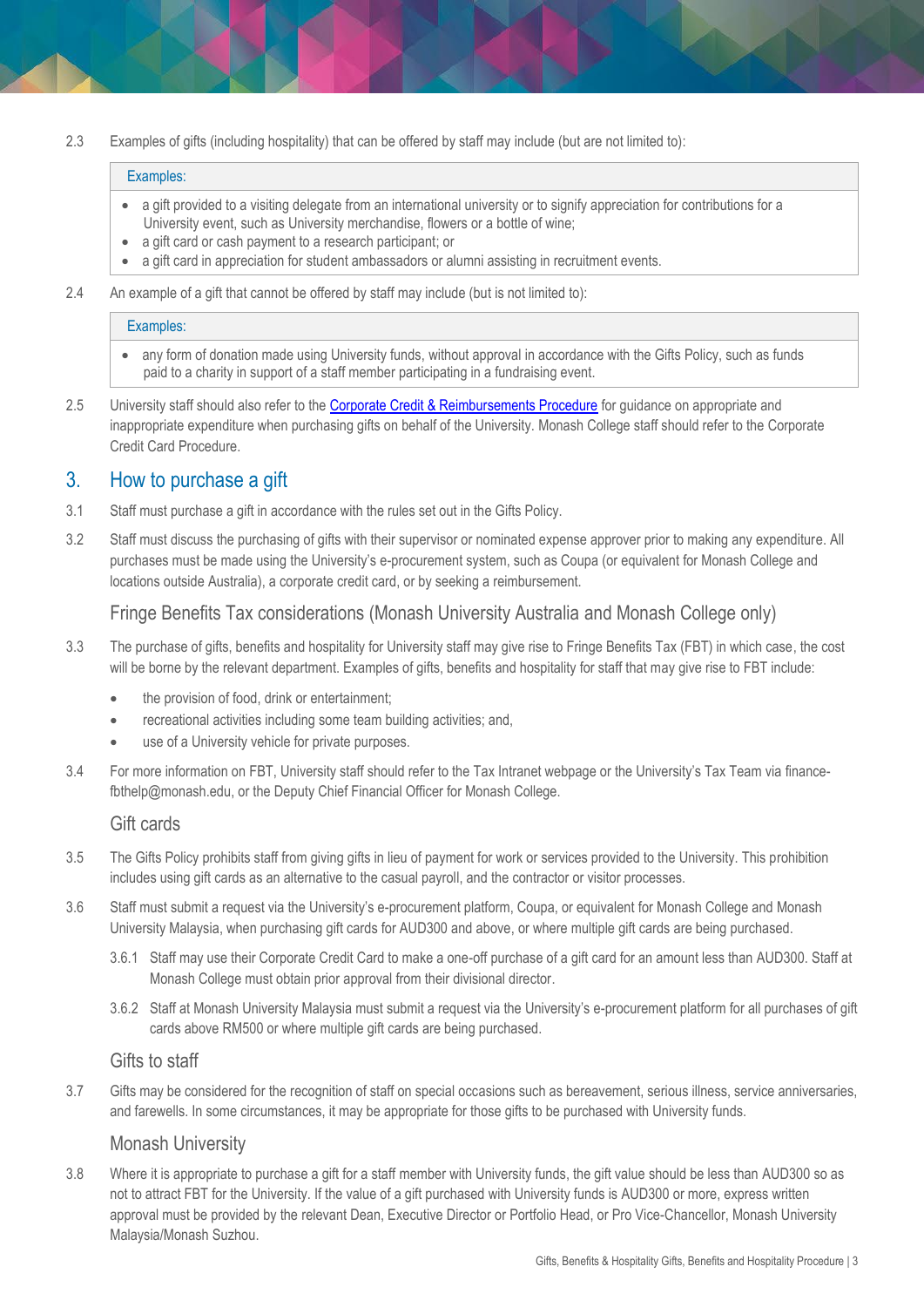3.8.1 Where the value of a gift purchased with University funds is AUD300 or more, the purchaser is required to disclose through Concur or finance-fbthelp@monash.edu that the item is a gift for a staff member and the name of the recipient staff member, to enable the assessment and payment of FBT.

#### Monash College

- 3.9 Monash College will meet the cost of a morning or afternoon tea for a departing staff member, to a maximum value of AUD150.
- 3.10 Flowers and gift baskets are occasionally organised for employees if they have been hospitalised, given birth to a baby or have lost a close family member. The cost of flowers including delivery should not exceed AUD80 and expenditure should be approved by the divisional director.
- 3.11 Farewell events paid for by the College are subject to the approval of the Director of the business unit. Monash College Board or Senior Leadership Team events will require approval by the Chair, Monash College Board or the Chief Executive Officer (CEO).
- 3.12 Gifts, flowers and chocolates should be paid for by way of voluntary contributions from staff. Exceptions require Director or CEO approval.

# 4. Monash Commemorative Coins

4.1 Sir John Monash commemorative coins may be given to staff, students, alumni, community members or other individuals who have provided significant service, performance or non-financial contribution to the University, providing that prior permission is sought from the Office of the Provost (that holds and distributes such coins) and details of the gift are recorded in the central register.

## 5. Breach of procedure

5.1 The University treats any breach of policies, procedures or schedules seriously, it encourages reporting of concerns about noncompliance and manages compliance in accordance with the applicable Enterprise Agreement or relevant instrument of appointment or contract terms.

| Cash                                     | Cash is defined to mean money, including notes, coins, cheques or deposits made by electronic transfer.<br>Gift vouchers are not considered cash.                                                                                                                                                                                                                                                                                                                                                                   |
|------------------------------------------|---------------------------------------------------------------------------------------------------------------------------------------------------------------------------------------------------------------------------------------------------------------------------------------------------------------------------------------------------------------------------------------------------------------------------------------------------------------------------------------------------------------------|
| Gift                                     | A gift is something voluntarily transferred from one person to another without an expectation of payment or<br>other compensation from the person who receives the gift. For the purpose of this procedure, a gift<br>includes free or discounted items, including hospitality and/or entertainment, and any item given or<br>accepted that would generally be seen by the public as conferring a benefit to the individual receiving it.<br>Philanthropic gifts received by the University are separately defined. |
|                                          | Gifts may be provided as cash or non-cash items (e.g., property, artwork, flowers, jewellery and alcohol).<br>Gifts can also include benefits (e.g. favours or privileges such as access to memberships or programs)<br>and hospitality and/or entertainment (such as tickets to a show or sponsored travel).                                                                                                                                                                                                       |
|                                          | Prizes, awards and grants are excluded from the definition of a gift, as are scholarship payments to<br>students.                                                                                                                                                                                                                                                                                                                                                                                                   |
| <b>Legitimate University</b><br>business | Gifts that further the conduct of official University business or other legitimate University goals.                                                                                                                                                                                                                                                                                                                                                                                                                |
| Monash College staff                     | For the purpose of this procedure, 'Monash College staff' includes all Monash College staff, contractors<br>and members of the Monash College Board.                                                                                                                                                                                                                                                                                                                                                                |
| Philanthropic gift                       | The transfer of money, property or other assets to the University, made with philanthropic intent, where:<br>the transfer is made voluntarily;<br>the transfer arises by way of benefaction;<br>no material benefit or advantage is received by the donor by way of return; and<br>the money, property or other assets will be owned in full by the University once received.<br>Gifts may be designated for a specific purpose by the donor (e.g. scholarships, research, and programs)<br>or undesignated.        |
| University funds                         | Any revenue source Monash University legally owns or is entitled to.                                                                                                                                                                                                                                                                                                                                                                                                                                                |

# **DEFINITIONS**